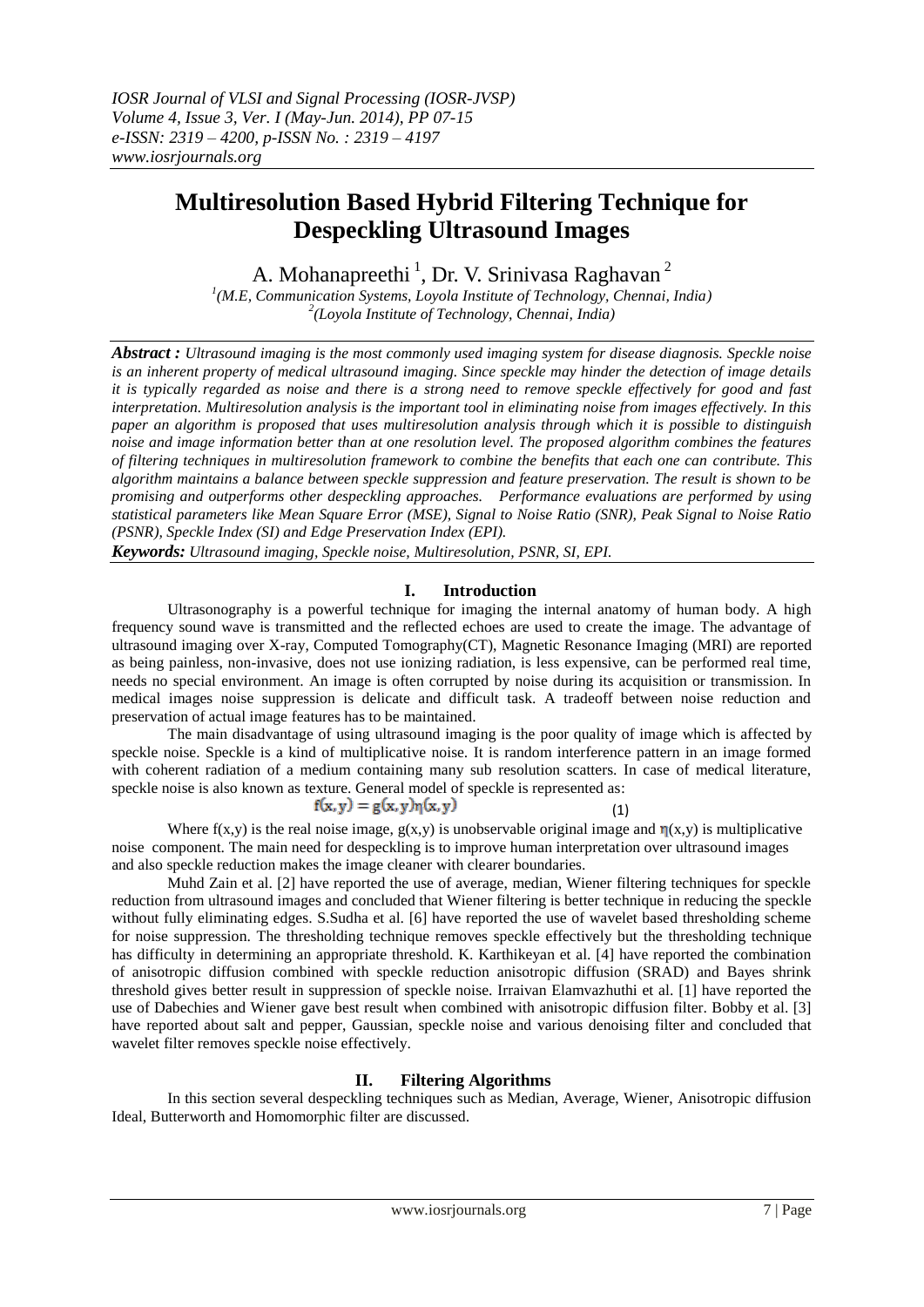# **A. Median Filter**

 It is a spatial domain filter. A median filter generally smoothens the image to reduce noise and at the same time it preserves edges. It replaces the middle pixel in the window with the median-value of its neighbors [9]. This filter does not create new pixel value. Instead it chooses the median value which is selected from the neighborhood. This will not affect other pixels significantly. Hence this filter preserves the edges.

# **B. Average Filter**

 This filter is a spatial domain filter. This filter acts on the image by smoothing it. It reduces the variation in terms of intensity between adjacent pixels. It replaces the middle pixel in the window with the average value of its neighbors [9].This filter removes the noise by smoothing but the edges are not preserved. This is because new pixel values are created which affects the other pixels significantly.

# **C. Wiener Filter**

 It is an adaptive filter which changes its characteristic according to the local statistics in the neighborhood of the current pixel. It generally uses small window size within each window the local mean and variance are calculated. This filter is based on the fact that if the variance over an area is high then smoothing is not done. If the variance over an area is low or constant then smoothing is done.

Local mean and variance for the mask is calculated using the formula given below:

$$
\mu = \frac{1}{pq} \sum_{n=0}^{Q-1} \sum_{m=0}^{p-1} f_b(m, n) \tag{2}
$$

$$
\sigma^2 = \frac{1}{PQ} \sum_{n=0}^{Q-1} \sum_{m=0}^{P-1} (f_b^2(m,n) - \mu^2)
$$
\n(3)

Filtered image is obtained by using:

R (m, n) = 
$$
\mu + \frac{\sigma^2 - v^2}{\sigma^2} (f_b(m, n) - \mu)
$$
 (4)

Where  $V^2$  is the user defined noise variance

# **D. Diffusion Techniques:**

 Diffusion is a physical process for balancing concentration changes. In image processing the image intensity can be seen as concentration. The noise can be modeled as little concentration inhomogeneity. This inhomogeneity could be smoothened by diffusion.

## **i. Isotropic diffusion:**

It is like averaging an image that is diffusion of the pixel value all across the image. This result in blurring. Isotropic diffusion does not bother about the boundaries it smoothens the image all around (see fig. 1a.) Hence in isotropic diffusion edges are not preserved. According to the following PDE:

$$
\frac{\partial I(x,y,t)}{\partial t} = div[c.\nabla I(x,y,t)]\tag{5}
$$

Where div is the divergence, c is diffusion constant.  $\nabla I(x, y, t)$  is the gradient version of the image at time t.



a. isotropic diffusion b. anisotropic diffusion Fig.1 diffusion techniques

# **ii. Anisotropic diffusion:**

 Smoothing is carried out depending on the image edges and their direction. It smoothens homogeneous image regions but retains image edges. The tool that we use to find the strength and direction of the edge is gradient. Based on this gradient value we perform smoothing. Generally in homogenous region the gradient is small. If the magnitude of the gradient is small then smoothing is done. Smoothing is stopped when the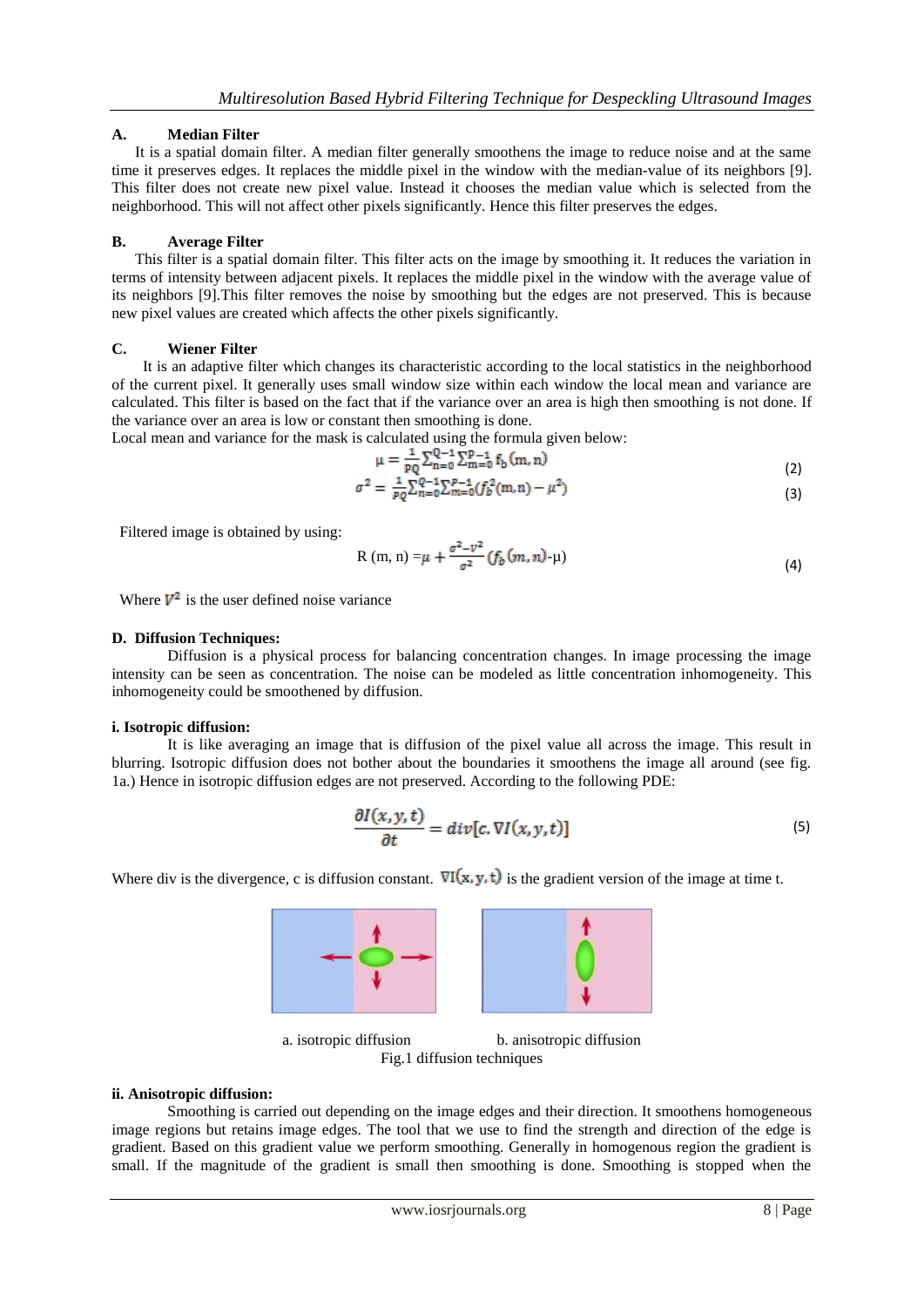magnitude is high. This is called Persona- Malik Anisotropic Diffusion (PMAD).The PMAD is based on the following equation:

$$
\frac{\partial I(x,y,t)}{\partial t} = div[g(||\nabla I(x,y,t)||)\nabla I(x,y,t)]
$$
\n(6)

Where div is the divergence, t is the time parameter,  $I(x,y,t)$  gradient version of the image at time t,  $g(.)$ is the conduction function,  $\nabla I(x, y, t)$  is the gradient version of the image at time t. The conduction function must satisfy the following two conditions:

$$
\lim_{x \to 0} g(x) = 1 \tag{7}
$$

$$
\lim_{x \to \infty} g(x) = 0 \tag{8}
$$

The conduction function says when to start and stop diffusion. The conduction function that satisfies the above two condition is given by:

$$
g(x) = \frac{1}{1 + \frac{x^2}{k^2}}
$$
 (9)

Where k is the gradient magnitude threshold parameter that controls the rate of diffusion.

#### **E. Fourier filtering:**

Fourier filtering is based on Fourier transforms properties. In despeckling, our objective is to find a filter or filtering function which will minimize Fourier transform's high frequency components. Blurring (smoothing) is achieved in the frequency domain by attenuating a specified range of high-frequency components. This task is performed through low-pass filtering. Once this is done, the output image will be obtained by means of the inverse Fourier transform. We will consider two types of filters.

#### i. **Ideal Low-pass Filter**

The ideal low-pass filter is one which satisfies the relation:

$$
H(u, v) = \begin{cases} 1 \text{, if } D(u, v) \leq Do \\ 0 \text{, if } D(u, v) > Do \end{cases}
$$
 (10)

$$
D(u, v) = (u2 + v2)1/2
$$
 (11)

Where  $D_0$  is a specified non-negative quantity,  $D(u, v)$  is the distance from point (u,v) to the origin of the frequency plane. The filter is called ideal because all the frequencies inside the circle of radius  $D_0$  are passed with no attenuation, whereas all frequencies outside this circle are completely attenuated [9]. The drawback of this filter function is a ringing effect that occurs along the edges of the filtered spatial domain image.

#### ii. **Butterworth Low Pass Filter**

 The Butterworth low-pass filter is an approximation to the ideal filter without the step discontinuity. The transfer function of the Butterworth low-pass filter of order n and with cut-off frequency locus at a distance  $D_0$  from the origin is defined by the relation:

$$
H(u, v) = \frac{1}{1 + [D(u, v)/D_0]^{2n}}
$$
\n(12)

$$
D(u, v) = (u2 + v2)1/2
$$
 (13)

n is the order of the filter.

## **F. Wavelet Filtering**

 Wavelet filtering [9] exploits the decomposition of the image into the wavelet basis and zeros out the wavelet coefficients to despeckle the image. Wavelets are simply mathematical functions and these functions analyze data according to scale or resolution. We use a processing which is carried out without implementing very complex transform. It consists of eliminating certain frequencies in order to eliminate any existing noise. Since we know that in an image HH, LH and HL components contain most of the noise. We can eliminate noise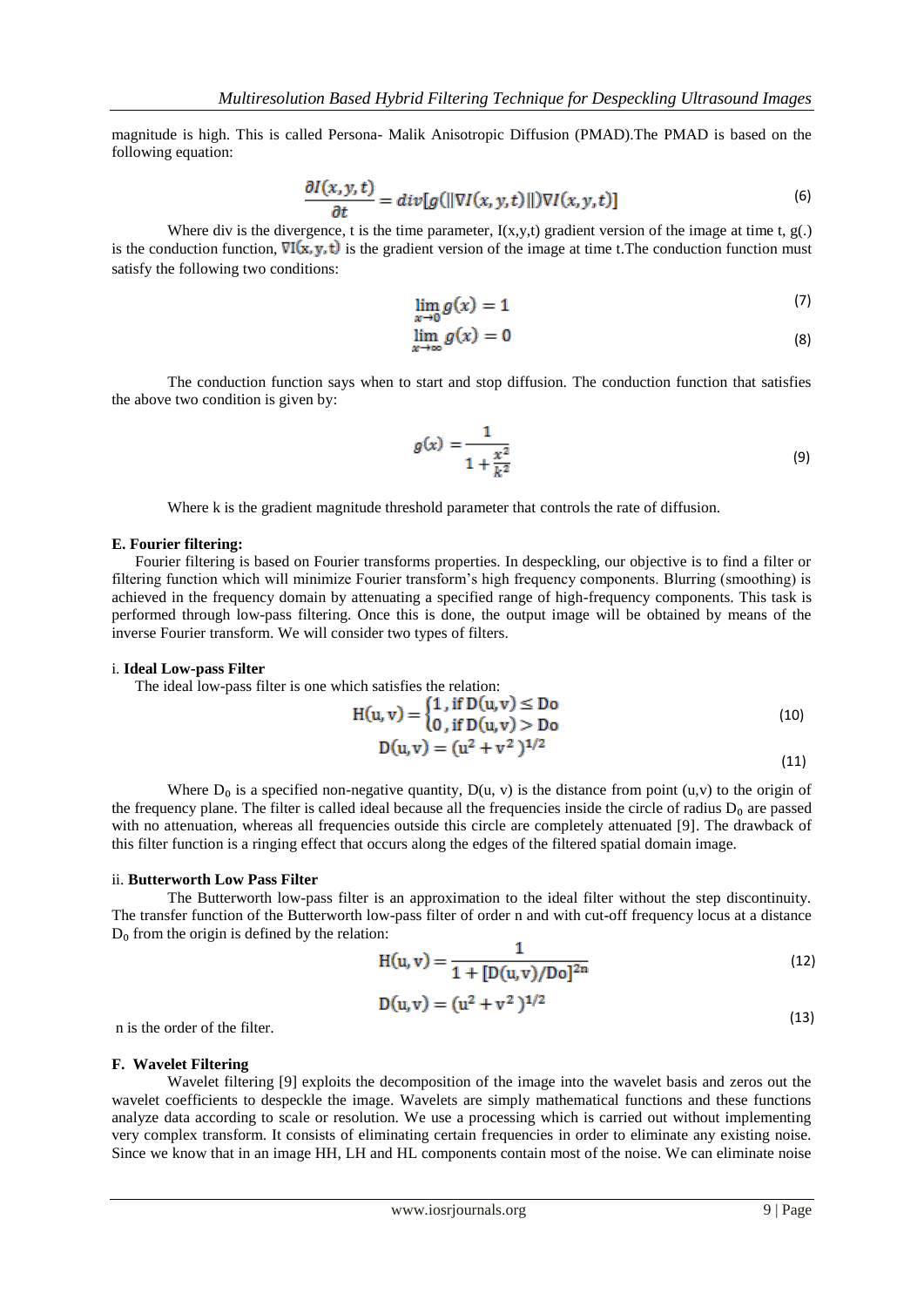by eliminating those components. This does not mean that all noise present in the image is eliminated. Some details in the image may also be lost.

#### **G. Homomorphic Filter**

 These filters are used for image enhancement. It simultaneously normalizes the brightness across an image and increase contrast. Homomorphic filter is used to remove multiplicative noise. Natural log is taken to the input image which converts multiplicative noise into additive noise. Then a user defined filter is used and finally exponential operation is done (Fig.2).



Fig. 2 Homomorphic Filtering

## **III. Proposed Algorithm**

 In the proposed system hybridization of various filtering technique are done to achieve optimal results. The hybridization is done in two different ways one is sequential and the other one is parallel hybridization.

#### **Sequential hybridization:**

 In sequential hybridization we have a series of methods where the output of one will be the input of the next one. Several sequential combination of above mentioned filters are experimented. The combination that gave the best result is represented in the fig.3.



Fig.3 Sequential hybridization of Filters

## **Proposed Multiresolution Parallel hybridization:**

 Parallel hybridization is made up of several sequential combinations. Then the resulting images of each sequential combination are fused together. We try to complement the positive and negative aspects of each sequence with parallel hybridization. Since the defects of one side will be compensated with the advantages of the other side although each ones positive traits may also diminish. Thus to obtain best possible results a compromise will have to be made.



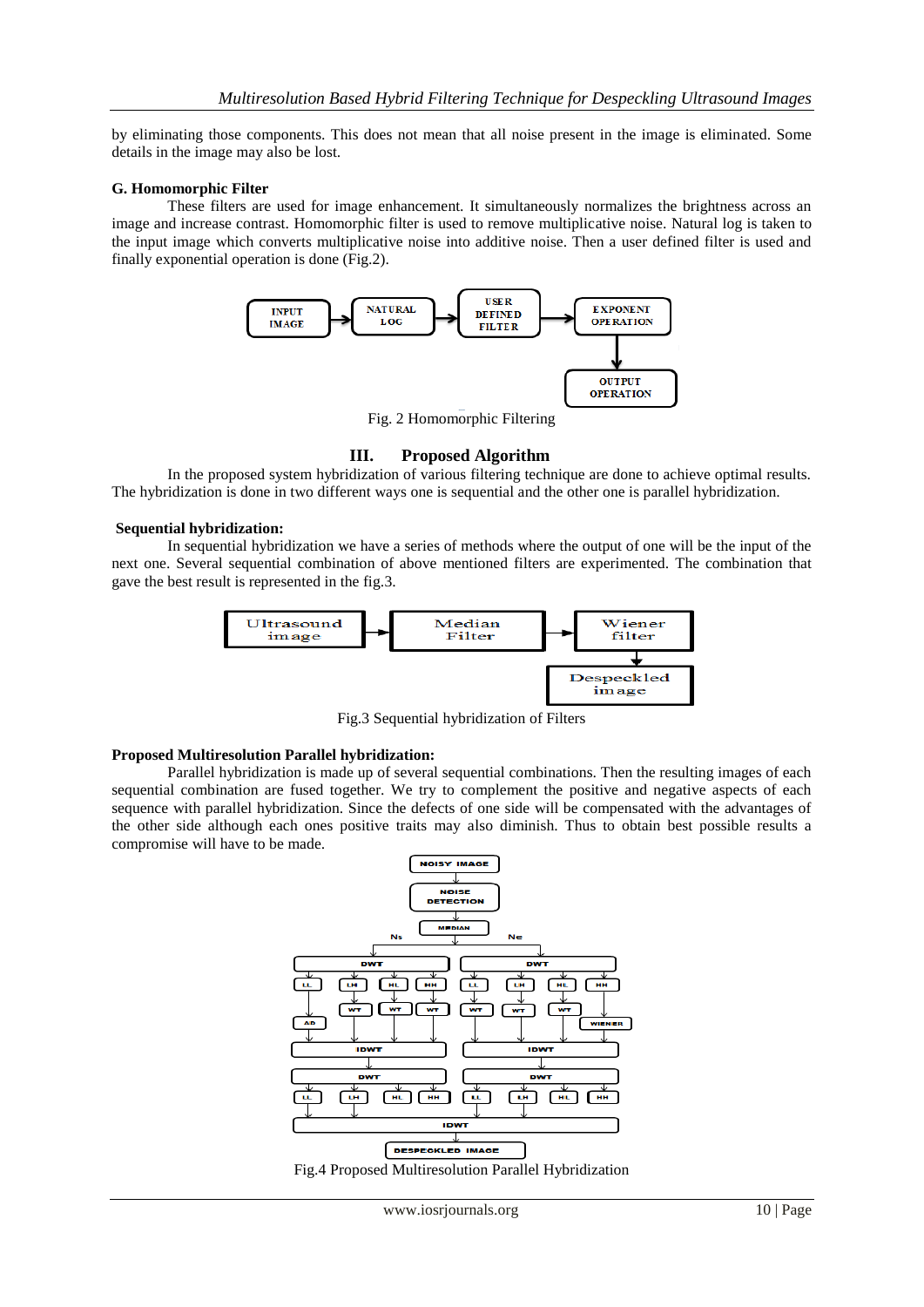# **Key features of proposed algorithm:**

# A. **Multiresolution Framework:**

 An two dimensional image after wavelet decomposition it gets decomposed into approximated band(LL) and detailed bands (see fig.4) The detailed bands comprises of horizontal (LH), Vertical (HL) and diagonal detail (HH). The main advantage of using multiresolution framework is that the coarse grain noise at the original level is difficult to identify and eliminate. But when the image is decomposed into different component the noise become fine grains and the noise can be eliminated more easily by processing at different bands.



Fig.5 Two Dimensional Forward Discrete Wavelet Transform.



Fig.6 Two Dimensional Inverse Discrete Wavelet Transform

#### **B. Noise Detection:**

 Generally for denoising an image the filtering techniques are directly applied on the entire image. In this case, the entire pixels in the image undergo filtering. This will affect the noise free pixels in the image. In order to avoid this, the proposed algorithm initially detects noise in an image before filtering. This will preserve the useful information.

Algorithm – Noise Detection:

Step1: Read a noisy image

- Step2: Form a 3 x 3 window by neighborhood processing which involves defining a center point  $(x, y)$
- Step3: Estimate whether the center pixel is noisy or not
- Step4: To differ the noisy pixel from the noise free pixel, calculate mean (M) and standard deviation (D) of the window. If the center pixel value is within the range of (M-D) and (M+D), then that pixel is noise free. Otherwise the center pixel is considered as noisy pixel.
- Step5: After detecting the noise filtering is done. In the proposed system median filtering is applied for noisy pixel.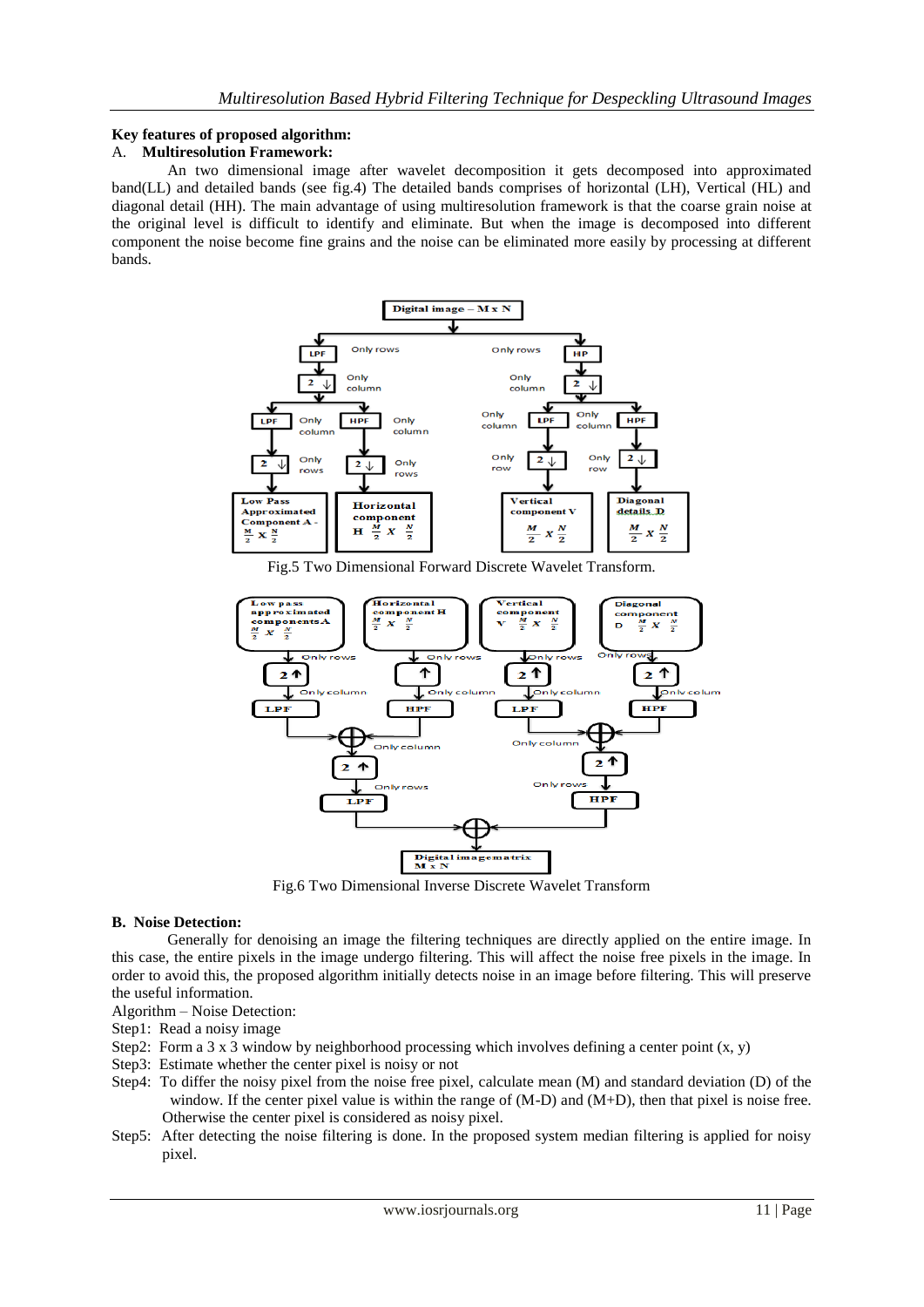# **C. Wavelet Thresholding:**

 Wavelet thresholding removes the noise by killing coefficients that are insignificant, relative to some threshold value. Here the threshold value is calculated using band dependent optimal thresholding technique. In this technique, the threshold value depends on the band. The threshold value varies for each band depending upon the low and high frequency information corresponding to that particular band. Generally, in an image high frequency component contains more noise. In order to eliminate the existing noise, we threshold the high frequency components and retain the low frequency component from all the bands. Thus in order to extract low frequency component from those bands, we choose different threshold value for each band. Hence we can isolate low frequency components and eliminate high frequency components. Further the selected threshold in this method would be optimum which means the selected threshold value yields MSE which is very low. Algorithm for proposed Multiresolution Parallel Hybridization:

- Step1: Read the noisy image
- Step2: Detect the noise by using the noise detection technique mention above
- Step3: Process the noise detected image with two different filtering techniques each in a different multiresolution framework at the same time.

 For processing the same noise detected image with two different techniques, let us consider one as Ns and other as Ne. By processing the Ns image the noise is effectively removed. Similarly By processing the Ne image the edge details are preserved.

- Step4: Decompose Ns and Ne into LL, LH, HL and HH component by using discrete wavelet transform.
- Step5: To remove the noise efficiently from Ns, we use wavelet thresholding technique at LH, HL and HH band. Then the LL band is filtered using anisotropic diffusion filtering technique.
- Step6: To preserve the edge details from Ne, we use wavelet thresholding technique at LL, LH and HL band. Then the HH band is filtered using homomorphic wiener filtering technique.
- Step7: Finally the LH and HL bands from Ns and Ne are fused together by taking inverse discrete wavelet transform.

# **IV. Evaluation Metrics**

 Some common measurements that are needed to evaluate the performance of speckle reduction filters for ultrasound images are listed below

## **A. Mean Square Error**

It indicates how different the images being compared are. It is given by:

$$
MSE = \frac{1}{M.N} \sum_{m=0}^{M-1} \sum_{n=0}^{N-1} [I(m, n) - \hat{I}(m, n)]^2
$$
 (14)

Where I(m, n) is original image,  $I(m,n)$  is filtered image, M is number of rows, N is number of columns. Therefore lower its value is the closer the estimated image to the original image.

# **B. Signal to Noise Ratio**

 It shows the relationship between the real image and estimated image. This ratio indicates how strong the noise corrupted the original image. It is given by:

$$
SNR = 10 \log_{10} \frac{\frac{1}{M,N} \sum_{m=0}^{M-1} \sum_{n=0}^{N-1} I^2(m,n)}{MSE}
$$
(15)

Where I is the original image, M is number of rows, N is number of columns. Here higher the value indicates an improvement.

# C. **Peak Signal to Noise Ratio**

In PSNR we are interested in signal peak. This is more content specific than pure SNR.Here we say how high intensity regions of the image come through the noise and paying much less attention to low intensity regions. It is given by:

$$
PSNR = 10 \log_{10} (2^B - 1)^2 / MSE
$$
\n(16)

Where B is number of bits used for representing each pixel, MSE is mean squared error. Here higher the value indicates an improvement.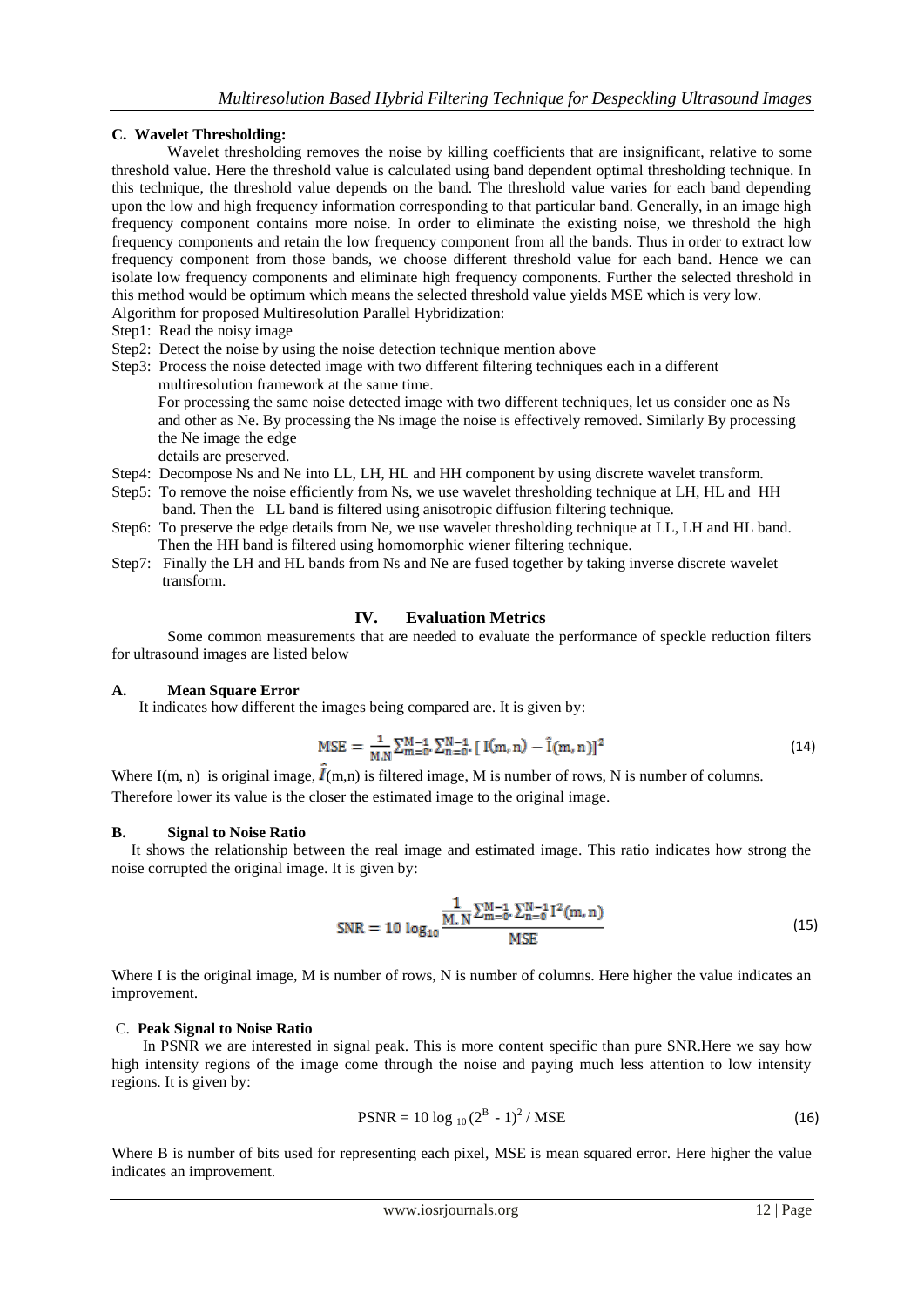## D. **Speckle Index (SI)**

 SI is a measure of speckle reduction in terms of average contrast of the image. Lower value of SI corresponds to improved image quality. The SI is defined as follow:

SI = 
$$
\frac{1}{MN} \sum_{i=1}^{M} \sum_{j=1}^{N} \frac{\sigma(i,j)}{\mu(i,j)}
$$
(17)

σ(i,j) and µ(i,j) are the standard deviation and mean corresponding to neighbor domain.

#### E. **Edge Preservation Index**

 EPI is used to evaluate the preservation of edges. In this case an increase of this parameter also indicates better performance quality. It is given by:

$$
EPI = \frac{\sum_{m=0}^{M-1} \sum_{n=0}^{N-1} [\Delta I(m,n) - \hat{\Delta} I] \cdot [\Delta \hat{I}(m,n) - \hat{\Delta} \hat{I}(m,n)]}{\sqrt{\sum_{n=0}^{N-1} [\Delta I(m,n) - \hat{\Delta} I]^2} \cdot [\Delta \hat{I}(m,n) - \hat{\Delta} \hat{I}(m,n)]^2}
$$
(18)

Where  $\Delta$  operator means applying a high pass filter to the image. To perform the filtering, the Laplacian operator is used in its 3 x 3 version.  $\hat{\Delta}$  is the mean value of the image after operator is applied.

# **V. Experimental Results And Discussions**

 To compare the algorithms, we experiment those algorithms with the pancreas image in Fig.7a. Since we only have a noise corrupted image and the real noise-free image does not exist, conventional metrics cannot be used to indicate the quality obtained with filtering. So, from this image we have generated a noisy image (see Fig.7b).



Fig.7 Results of sequential and parallel hybridization.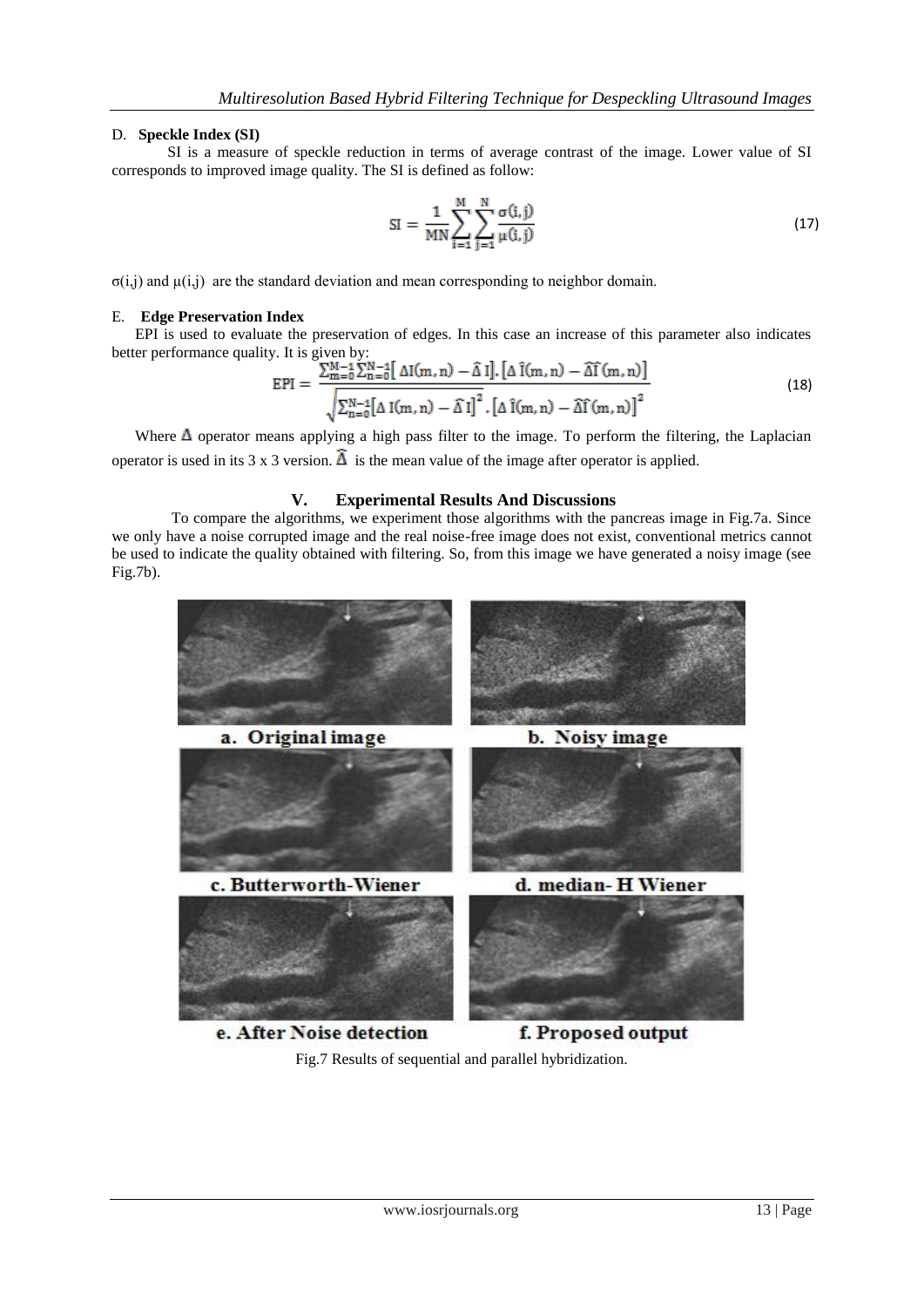| (Note: The SI value of original image is $1.86$ e <sup><math>\wedge</math></sup> -6) |            |            |             |         |                                          |
|--------------------------------------------------------------------------------------|------------|------------|-------------|---------|------------------------------------------|
| Filters                                                                              | <b>MSE</b> | <b>SNR</b> | <b>PSNR</b> | EPI     | $S$ Ixe <sup><math>\wedge</math></sup> - |
| <b>NOISY</b>                                                                         | 4.02833    | 70.1986    | 72.0796     | 1400.52 | 2.15                                     |
| <b>AVERAGE</b>                                                                       | 0.513252   | 79.1465    | 81.0275     | 1685.42 | 1.82                                     |
| <b>MEDIAN</b>                                                                        | 0.552982   | 78.8227    | 80.7037     | 1550.34 | 1.83                                     |
| <b>WIENER</b>                                                                        | 1.09943    | 75.8381    | 77.7191     | 1800.07 | 1.93                                     |
| <b>H-WIENER</b>                                                                      | 0.611278   | 78.3874    | 80.2684     | 1879.21 | 1.88                                     |
| <b>IDEAL</b>                                                                         | 0.540452   | 78.9223    | 80.8032     | 2359.45 | 1.86                                     |
| <b>BUTTERWORTH</b>                                                                   | 0.410876   | 80.1127    | 81.9937     | 2057.58 | 1.83                                     |
| WLET LH-HL-HH                                                                        | 1.12821    | 75.7259    | 77.6069     | 1806.7  | 1.92                                     |
| <b>ANISOTROPIC</b><br><b>DIFFUSION</b>                                               | 0.519228   | 79.0963    | 80.9772     | 1819.08 | 1.78                                     |
| BTW-MED-60                                                                           | 0.395924   | 80.2737    | 82.1547     | 1935.18 | 1.82                                     |
| <b>MEDIAN-WIENER</b>                                                                 | 0.561689   | 78.7549    | 80.6358     | 1722.54 | 1.86                                     |
| <b>HWIENER-AVG</b>                                                                   | 0.435178   | 79.8632    | 81.7441     | 2061.58 | 1.84                                     |
| WIENER-BTW-60                                                                        | 0.409719   | 80.125     | 82.0059     | 1981    | 1.82                                     |
| <b>MED-HWIENER</b>                                                                   | 0.478799   | 79.4483    | 81.3293     | 1717.05 | 1.85                                     |
| <b>PROPOSED</b>                                                                      | 0.170038   | 83.9444    | 85.8253     | 1840.97 | 1.81                                     |

Table 1: Computed Performance Metrics of Various Filters

 In case of average filter different window sizes have been used such as 3x3, 5x5, and 7x7. According to the metrics (Table 1), average filter with  $3 \times 3$  window size eliminates noise in such a way that we obtain a better quality image than the noisy image.

 In case of median filter different window sizes have been used such as 3x3, 5x5, and 7x7. According to the metrics (Table 1), a median filter with 3 x 3 window size eliminates noise in such a way that we obtain a better quality image than the noisy image. We have also noticed that as the window size increases noise is reduced effectively but smoothing also increase which means that edges are not preserved, as the window size increase.

 In case of Ideal and Butterworth filter evaluation is done by varying Cutoff frequency such as 30, 40, and 60.We have observed that in case of Ideal filter (IDL) some part of the background of the image is smoother but the object contours have become blurred and there is a wave like effect around the background. This wave effect decreases as the cutoff frequency increases. Hence an Ideal filter with cutoff frequency 60 gives best result.

 In case of Butterworth filter (BTW), it tries to eliminate the wave effect which is introduced in Ideal filter. If the cutoff value is lowered even more, we would get greater smoothness but we would also lose sharpness in the image and the Gibbs effect may become more significant. That is why we do not lower the cutoff value more significantly. On the contrary, it is raised to 60 to avoid these damaging effects. Hence the Butterworth filter with cutoff frequency 60 gives best result.

 In wavelet filtering (WLET) bands such as LH, HL, HH, LH-HH-HL, LH-HL, HL-HH, and LH-HH are eliminated separately and their evaluation metrics are calculated. Some those metrics are listed in Table1. By eliminating bands white spots is created in the image which is not present in the original image, this white spots is not that much prevalent when we remove LH-HH-HL together.

 Wiener filtering preserved the edges reasonably well, but in this case the noise elements are visible. This is overcomed by using homomorphic Wiener filter.In relation to the images, noise in bright regions have higher variations and could be interpreted wrongly as features in the original image by Wiener filter. Thus, it is harder and more complicated to smooth the noise without degrading true image feature. Hence by using homomorphic Wiener filtering technique, noise in the brighter regions is also removed.

 Homomorphic combination is tried with filters like Ideal (H-IDL), Butterworth (H-BTW), Wiener (H-Wiener), and Wavelet (H-WLET). Out of this homomorphic Wiener gave best result Table 1. Several hybrid combination of above mentioned filters are experimented. Some of the hybrid combination that gave best results is listed in Table 1.

We can notice from the chart (Fig.8) that proposed multiresolution filter removes noise effectively and also preserve edges. A single adjustable parameter is to balance the relevant image feature preservation and speckle noise suppression. The SI of the original image is  $1.86 e^{\Lambda}$ -6 whereas the SI of the hybrid filtered image is 1.81 e<sup> $\wedge$ </sup>-6. From this we can observe that the designed hybrid filter not only removes the noise we added but also removes the speckle noise that already exist in the original image.